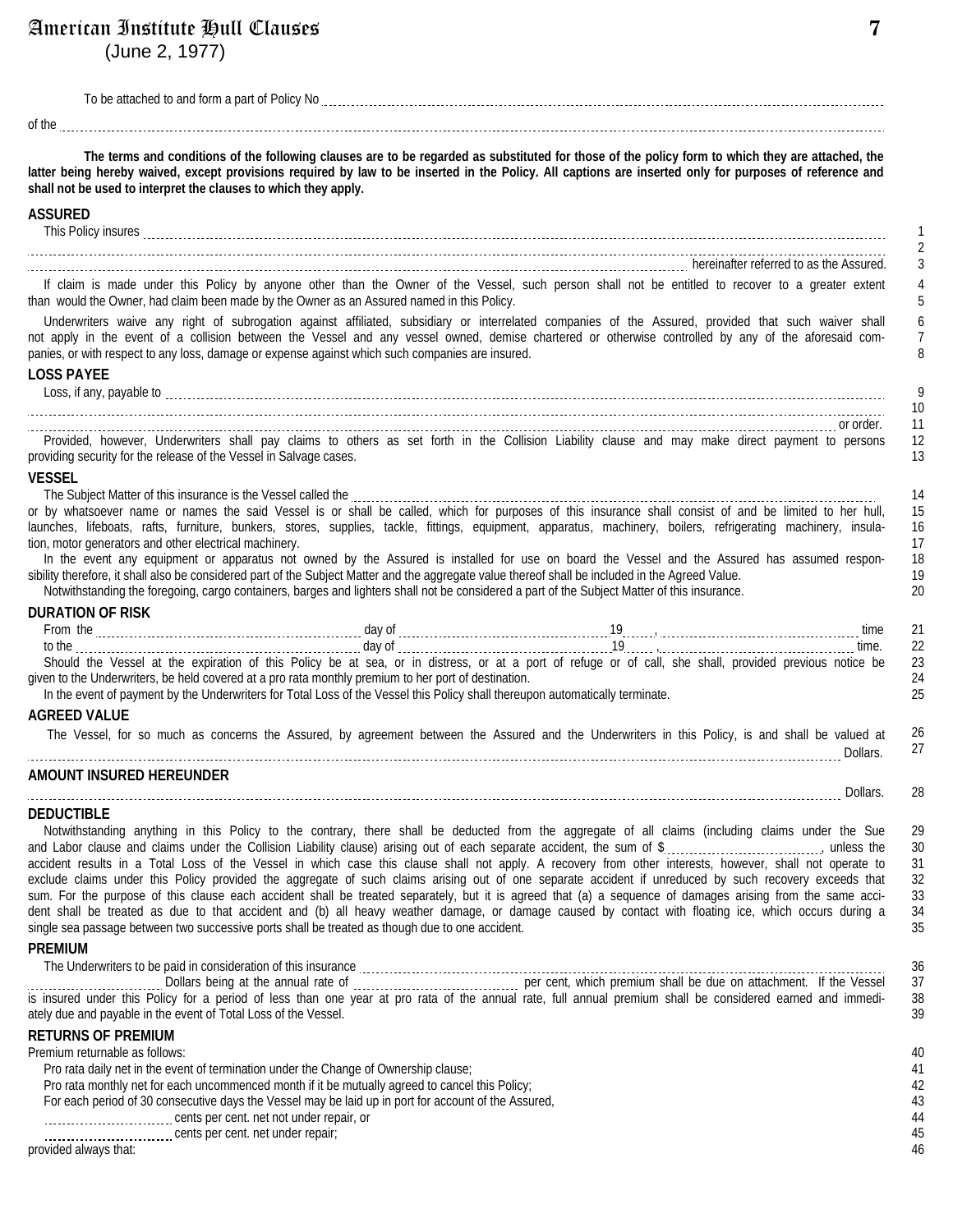- (a) a Total Loss of the Vessel has not occurred during the currency of this Policy;
- (b) in no case shall a return for lay-up be allowed when the Vessel is lying in exposed or unprotected waters or in any location not approved by the Underwriters;

- (c) in the event of any amendment of the annual rate, the above rates of return shall be adjusted accordingly;
- (d) in no case shall a return be allowed when the Vessel is used as a storage ship or for lighting purposes.

If the Vessel is laid up for a period of 30 consecutive days, a part only of which attaches under this Policy, the Underwriters shall pay such proportion of the return due in respect of a full period of 30 days as the number of days attaching hereto bears to 30. Should the lay-up period exceed 30 consecutive days, the Assured shall have the option to elect the period of 30 consecutive days for which a return is recoverable. 52 53 54

## **NON-PAYMENT OF PREMIUM**

In event of non-payment of premium 30 days after attachment, or of any additional premium when due, this Policy may be cancelled by the Underwriters upon 10 days written or telegraphic notice sent to the Assured at his last known address or in care of the broker who negotiated this Policy. Such proportion of the premium, however, as shall have been earned up to the time of cancellation shall be payable. In the event of Total Loss of the Vessel occurring prior to any cancellation or termination of this Policy full annual premium shall be considered earned. 55 56 57 58

#### **ADVENTURE**

 Beginning the adventure upon the Vessel, as above, and so shall continue and endure during the period aforesaid, as employment may offer, in port or at sea, in docks and graving docks, and on ways, gridirons and pontoons, at all times, in all places, and on all occasions, services and trades; with leave to sail or navigate with or without pilots, to go on trial trips and to assist and tow vessels or craft in distress, but the Vessel may not be towed, except as is customary or when in need of assistance, nor shall the Vessel render assistance or undertake towage or salvage services under contract previously arranged by the Assured, the Owners, the Managers or the Charterers of the Vessel, nor shall the Vessel, in the course of trading operations, engage in loading or discharging cargo at sea, from or into another vessel other than a barge, lighter or similar craft used principally in harbors or inland waters. The phrase "engage in loading or discharging cargo at sea" shall include while approaching, leaving or alongside, or while another vessel is approaching, leaving or alongside the Vessel. 59 60 61 62 63 64 65 66

 The Vessel is held covered in case of any breach of conditions as to cargo, trade, locality, towage or salvage activities, or date of sailing, or loading or discharging cargo at sea, provided (a) notice is given to the Underwriters immediately following receipt of knowledge thereof by the Assured, and (b) any amended terms of cover and any additional premium required by the Underwriters are agreed to by the Assured. 67 68 69

#### **PERILS**

 Touching the Adventures and Perils which the Underwriters are contented to bear and take upon themselves, they are of the Seas, Men-of-War, Fire, Lightning, Earthquake, Enemies, Pirates, Rovers, Assailing Thieves, Jettisons, Letters of Mart and Counter-Mart, Surprisals, Takings at Sea, Arrests, Restraints and Detainments of all Kings, Princes and Peoples, of what nation, condition or quality soever, Barratry of the Master and Mariners and of all other like Perils, Losses and Misfortunes that have or shall come to the Hurt, Detriment or Damage of the Vessel, or any part thereof, excepting, however, such of the foregoing perils as may be excluded by provisions elsewhere in the Policy or by endorsement thereon. 70 71 72 73 74

#### **ADDITIONAL PERILS (INCHAMAREE)**

Subject to the conditions of this Policy, this insurance also covers loss of or damage to the Vessel directly caused by the following:

Accidents in loading, discharging or handling cargo, or in bunkering;

Accidents in going on or off, or while on drydocks, graving docks, ways, gridirons or pontoons;

Explosions on shipboard or elsewhere;

Breakdown of motor generators or other electrical machinery and electrical connections thereto, bursting of boilers, breakage of shafts, or any latent defect in the machinery or hull, (excluding the cost and expense of replacing or repairing the defective part);

Breakdown of or accidents to nuclear installations or reactors not on board the insured Vessel;

Contact with aircraft, rockets or similar missiles, or with any land conveyance;

Negligence of Charterers and/or Repairers, provided such Charterers and/or Repairers are not an Assured hereunder;

Negligence of Masters, Officers, Crew or Pilots;

provided such loss or damage has not resulted from want of due diligence by the Assured, the Owners or Managers of the Vessel, or any of them. Masters, Officers, Crew or Pilots are not to be considered Owners within the meaning of this clause should they hold shares in the Vessel.

# **DELIBERATE DAMAGE (POLLUTION HAZARD)**

Subject to the conditions of this Policy, this insurance also covers loss of or damage to the Vessel directly caused by governmental authorities acting for the public welfare to prevent or mitigate a pollution hazard, or threat thereof, resulting directly from damage to the Vessel for which the Underwriters are liable under this Policy, provided such act of governmental authorities has not resulted from want of due diligence by the Assured, the Owners, or Managers of the Vessel or any of them to prevent or mitigate such hazard or threat. Masters, Officers, Crew or Pilots are not to be considered Owners within the meaning of this clause should they hold shares in the Vessel. 87 88 89 90 91

# **CLAIMS (GENERAL PROVISIONS)**

 In the event of any accident or occurrence which could give rise to a claim under this Policy, prompt notice thereof shall be given to the Underwriters, and:

- (a) where practicable, the Underwriters shall be advised prior to survey, so that they may appoint their own surveyor, if they so desire;
- (b) the Underwriters shall be entitled to decide where the Vessel shall proceed for docking and/or repair (allowance to be made to the Assured for the actual additional expense of the voyage arising from compliance with the Underwriters' requirement);
- (c) the Underwriters shall have the right of veto in connection with any repair firm proposed;
- (d) the Underwriters may take tenders, or may require in writing that tenders be taken for the repair of the Vessel, in which event, upon acceptance of a tender with the approval of the Underwriters, an allowance shall be made at the rate of 30 per cent. per annum on the amount insured, for each day or pro rata for part of a day, for time lost between the issuance of invitations to tender and the acceptance of a tender, to the extent that such time is lost solely as the result of tenders having been taken and provided the tender is accepted without delay after receipt of the Underwriters' approval. 100 101 102

Due credit shall be given against the allowances in (b) and (d) above for any amount recovered:

- 1. in respect of fuel, stores, and wages and maintenance of the Master, Officers or Crew allowed in General or Particular Average;
- 2. from third parties in respect of damages for detention and/or loss of profit and/or running expenses;
- for the period covered by the allowances or any part thereof.

 No claim shall be allowed in Particular Average for wages and maintenance of the Master, Officers or Crew, except when incurred solely for the necessary removal of the Vessel from one port to another for average repairs or for trial trips to test average repairs, in which cases wages and maintenance will be allowed only while the Vessel is under way. This exclusion shall not apply to overtime or similar extraordinary payments to the Master, Officers or Crew incurred in shifting the Vessel for tank cleaning or repairs or while specifically engaged in these activities, either in port or at sea. 107 108 109 110

General and Particular Average shall be payable without deduction, new for old. 111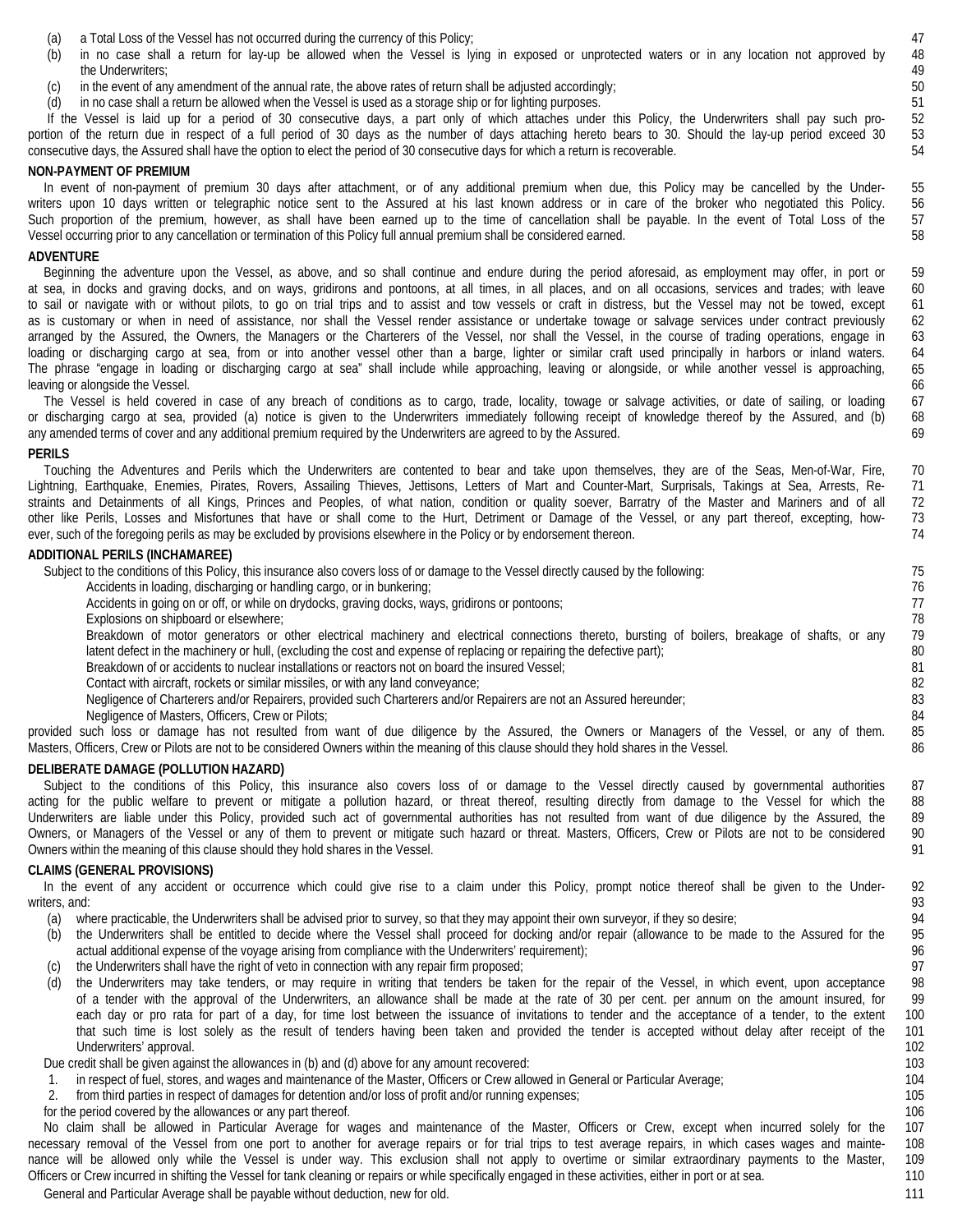The expense of sighting the bottom after stranding shall be paid, if reasonably incurred especially for that purpose, even if no damage be found. No claim shall in any case be allowed in respect of scraping or painting the Vessel's bottom.

 In the event of loss or damage to equipment or apparatus not owned by the Assured but installed for use on board the Vessel and for which the Assured has assumed responsibility, claim shall not exceed (1) the amount the Underwriters would pay if the Assured were owner of such equipment or apparatus, or (2) the contractual responsibility assumed by the Assured to the owners or lessors thereof, whichever shall be less. 114 115 116

112 113

135

141 142 143

158

 No claim for unrepaired damages shall be allowed, except to the extent that the aggregate damage caused by perils insured against during the period of the Policy and left unrepaired at the expiration of the Policy shall be demonstrated by the Assured to have diminished the actual market value of the Vessel on that date if undamaged by such perils. 117 118 119

# **GENERAL AVERAGE AND SALVAGE**

 General Average and Salvage shall be payable as provided in the contract of affreightment, or failing such provision or there be no contract of affreightment, payable at the Assured's election either in accordance with York-Antwerp Rules 1950 or 1974 or with the Laws and Usages of the Port of New York. Provided always that when an adjustment according to the laws and usages of the port of destination is properly demanded by the owners of the cargo, General Average shall be paid accordingly. 120 121 122 123

 In the event of salvage, towage or other assistance being rendered to the Vessel by any vessel belonging in part or in whole to the same Owners or Charterers, the value of such services (without regard to the common ownership or control of the vessels) shall be ascertained by arbitration in the manner provided for under the Collision Liability clause in this Policy, and the amount so awarded so far as applicable to the interest hereby insured shall constitute a charge under this Policy. 124 125 126 127

When the contributory value of the Vessel is greater than the Agreed Value herein, the liability of the Underwriters for General Average contribution (except in respect to amounts made good to the Vessel), or Salvage, shall not exceed that proportion of the total contribution due from the Vessel which the amount insured hereunder bears to the contributory value, and if, because of damage for which the Underwriters are liable as Particular Average, the value of the Vessel has been reduced for the purpose of contribution, the amount of such Particular Average damage recoverable under this Policy shall first be deducted from the amount insured hereunder, and the Underwriters shall then be liable only for the proportion which such net amount bears to the contributory value. 128 129 130 131 132 133

# **TOTAL LOSS**

 In ascertaining whether the Vessel is a constructive Total Loss the Agreed Value shall be taken as the repaired value and nothing in respect of the damaged or break-up value of the Vessel or wreck shall be taken into account. 134

There shall be no recovery for a constructive Total Loss hereunder unless the expense of recovering and repairing the Vessel would exceed the Agreed Value. In making this determination, only expenses incurred or to be incurred by reason of a single accident or a sequence of damages arising from the same accident shall be taken into account, but expenses incurred prior to tender of abandonment shall not be considered if such are to be claimed separately under the Sue and Labor clause. 136 137 138 139 140

 In the event of Total Loss (actual or constructive), no claim to be made by the Underwriters for freight, whether notice of abandonment has been given or not.

 In no case shall the Underwriters be liable for unrepaired damage in addition to a subsequent Total Loss sustained during the period covered by this Policy.

#### **SUE AND LABOR**

 And in case of any Loss or Misfortune, it shall be lawful and necessary for the Assured, their Factors, Servants and Assigns, to sue, labor and travel for, in and about the defense, safeguard and recovery of the Vessel, or any part thereof, without prejudice to this insurance, to the charges whereof the Underwriters will contribute their proportion as provided below. And it is expressly declared and agreed that no acts of the Underwriters or Assured in recovering, saving or preserving the Vessel shall be considered as a waiver or acceptance of abandonment. 144 145 146 147

In the event of expenditure under the Sue and Labor clause, the Underwriters shall pay the proportion of such expenses that the amount insured hereunder bears to the Agreed Value, or that the amount insured hereunder (less loss and/or damage payable under this Policy) bears to the actual value of the salved property, whichever proportion shall be less; provided always that their liability for such expenses shall not exceed their proportionate part of the Agreed Value. 148 149 150 151

 If claim for Total Loss is admitted under this Policy and sue and labor expenses have been reasonably incurred in excess of any proceeds realized or value recovered, the amount payable under this Policy will be the proportion of such excess that the amount insured hereunder (without deduction for loss or damage) bears to the Agreed Value or to the sound value of the Vessel at the time of the accident, whichever value was greater; provided always that Underwriters' liability for such expenses shall not exceed their proportionate part of the Agreed Value. The foregoing shall also apply to expenses reasonably incurred in salving or attempting to salve the Vessel and other property to the extent that such expenses shall be regarded as having been incurred in respect of the Vessel. 152 153 154 155 156 157

#### **COLLISION LIABILITY**

And it is further agreed that:

- (a) if the Vessel shall come into collision with any other ship or vessel, and the Assured or the Surety in consequence of the Vessel being at fault shall become liable to pay and shall pay by way of damages to any other person or persons any sum or sums in respect of such collision, the Underwriters will pay the Assured or the Surety, whichever shall have paid, such proportion of such sum or sums so paid as their respective subscriptions hereto bear to the Agreed Value, provided always that their liability in respect to any one such collision shall not exceed their proportionate part of the Agreed Value; 159 160 161 162 163
- (b) in cases where, with the consent in writing of a majority (in amount) of Hull Underwriters, the liability of the Vessel has been contested, or proceedings have been taken to limit liability, the Underwriters will also pay a like proportion of the costs which the Assured shall thereby incur or be compelled to pay. 164 165 166

 When both vessels are to blame, then, unless the liability of the owners or charterers of one or both such vessels becomes limited by law, claims under the Collision Liability clause shall be settled on the principle of Cross-Liabilities as if the owners or charterers of each vessel had been compelled to pay to the owners or charterers of the other of such vessels such one-half or other proportion of the latter's damages as may have been properly allowed in ascertaining the balance or sum payable by or to the Assured in consequence of such collision. 167 168 169 170

 The principles involved in this clause shall apply to the case where both vessels are the property, in part or in whole, of the same owners or charterers, all questions of responsibility and amount of liability as between the two vessels being left to the decision of a single Arbitrator, if the parties can agree upon a single Arbitrator, or failing such agreement, to the decision of Arbitrators, one to be appointed by the Assured and one to be appointed by the majority (in amount) of Hull Underwriters interested; the two Arbitrators chosen to choose a third Arbitrator before entering upon the reference, and the decision of such single Arbitrator, or of any two of such three Arbitrators, appointed as above, to be final and binding. 171 172 173 174 175

 Provided always that this clause shall in no case extend to any sum which the Assured or the Surety may become liable to pay or shall pay in conesquence of, or with respect to:

(a) removal or disposal of obstructions, wrecks or their cargoes under statutory powers or otherwise pursuant to law;

(b) injury to real or personal property of every description;

(c) the discharge, spillage, emission or leakage of oil, petroleum products, chemicals or other substances of any kind or description whatsoever;

(d) cargo or other property on or the engagements of the Vessel;

(e) loss of life, personal injury or illness.

 Provided further that exclusions (b) and (c) above shall not apply to injury to other vessels or property thereon except to the extent that such injury arises out of any action taken to avoid, minimize or remove any discharge, spillage, emission or leakage described in (c) above.